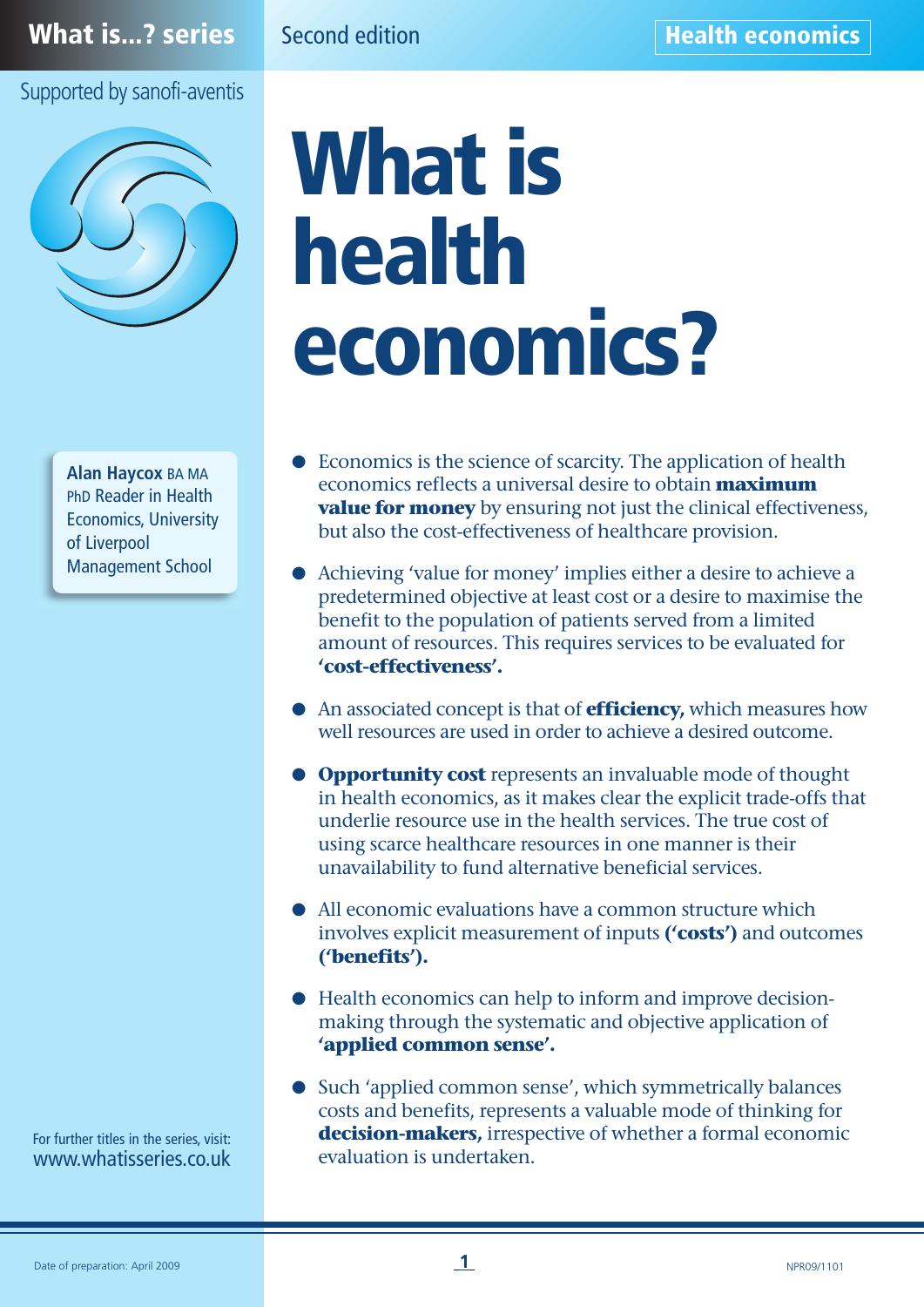## **What is health economics?**

Economics is the science of scarcity. It analyses how choices are structured and prioritised to maximise welfare within constrained resources (Box 1). We all use economics on a daily basis ('Do I buy the cheaper car, or pay a bit more for the nicer one?') as we work within our own resource constraints (our desires say, 'Buy the nicer one'; our resources say, 'Buy the cheaper one'). By comparing the costs and benefits arising from the purchase of the competing cars, we are able to optimise our decisionmaking. If we routinely use such economic techniques in our private lives, then surely it is not too great a 'leap of faith' to apply them in our lives as health professionals? This is the basis of health economics.

It is universally acknowledged that the technical ability of healthcare systems to provide care (the wide array of new and expensive health technologies available) far exceeds the ability of any healthcare system to afford all such technologies. Once healthcare decision-makers have accepted the need for choice, they must inform that choice by prioritising competing interventions through the analysis of their costs and benefits. However, it is important to recognise that healthcare exhibits a range of special characteristics that will fundamentally affect such analyses. Health economics reflects a universal desire to obtain maximum value for money by ensuring not just the clinical effectiveness, but also the cost-effectiveness of healthcare provision.

## **Box 1. Scarcity, choice and prioritisation**

Scarcity of resources requires individuals to choose which goods and services they consume. The basis for their choice is the relative value that they place on each good or service. The structure of these relative values is the basis for their system of prioritisation.

## **Cost-effectiveness**

Health economics is dominated by a simple theoretical concept, that of cost-effectiveness (this is explored in greater detail in *What is cost-effectiveness?*).<sup>1</sup> In general, the concept of cost-effectiveness implies either a desire to achieve a predetermined objective at least cost or a desire to maximise the benefit to the population of patients served from a limited amount of resources. To achieve this aim, we use the tools of economic evaluation to select the most cost-effective options from a range of healthcare alternatives. An associated concept is that of efficiency.

## **Efficiency**

Efficiency evaluates how well resources are used to achieve a desired outcome. It has a number of different aspects.

**Allocative efficiency** measures the extent to which resources are allocated to the groups or individuals who can benefit most. For example, the benefits of statin treatment provided to high-risk patients (for example, patients who have already had a heart attack) are far in excess of the benefits that arise when they are prescribed to low-risk patients. Allocative efficiency therefore requires the high-risk patients to be targeted as a priority (primary prevention), resulting in an improved level of health associated with statin treatment.

**Technical efficiency** measures either the extent to which resources are combined to achieve maximum outcome, or alternatively the minimum amounts of resources that are combined to achieve a given outcome (for example, identifying the least expensive way to effectively heal a peptic ulcer). The prescribing of unnecessarily long courses of drugs or unnecessarily expensive drugs implies the existence of technical inefficiency.

## **Defining and measuring 'health outcomes'**

Defining and measuring health outcomes is fraught with difficulties, but such measures are the essential bedrock of health-economic

**What is**

**health economics?**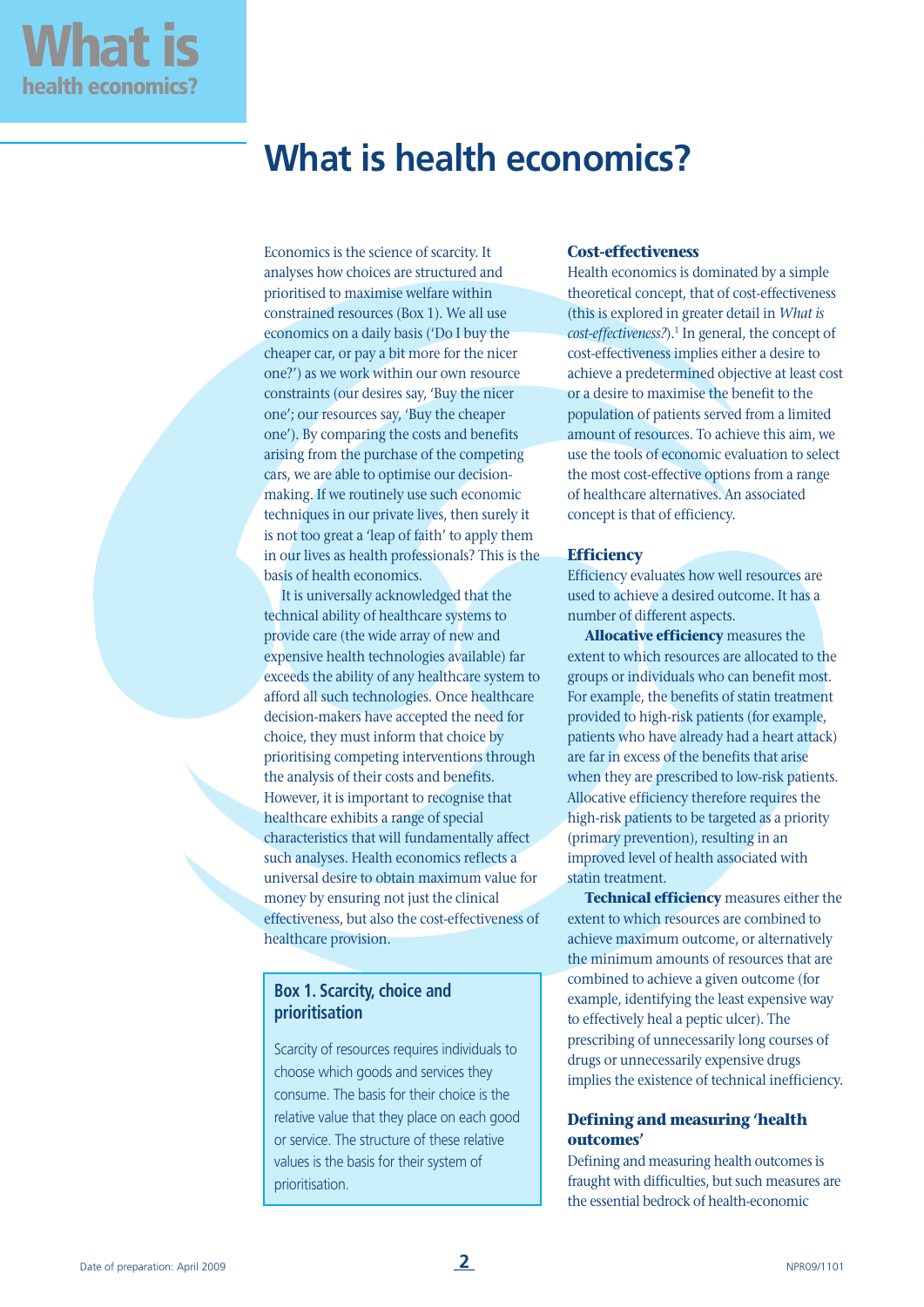

## **Box 2. Definition of health**

Health has no generally accepted definition, but has a wide range of physical, mental and social characteristics. The breadth of such characteristics and their essentially subjective nature emphasises the difficulties inherent in deriving an operational definition for this concept.

evaluations (Box 2). In addressing health outcomes, economists talk in terms of utility, which measures the strength of an individual's preferences for specific outcomes (see *What are health utilities*?2 for further discussion). Outcomes are assessed in terms of enhanced survival (adding years to life) and enhanced quality of life (QoL) (adding life to years). There is a range of measures to assess the impact of treatment on survival (lives saved, life-years gained or five-year survival rates), but increasingly health services are focusing on improving QoL (reduced pain, greater mobility, improved sensory function). Health-related QoL analyses measure the impact of treatments on the social, emotional and physical aspects of life from the patients' perspective (see *What is quality of life?*<sup>3</sup> for further discussion). Many techniques have been developed to place values on various states of health which can be held to be representative of the values of society as a whole.<sup>4</sup> These QoL 'weights' are then integrated with survival data to produce a single combined measure of the quantity and

## **Box 3. Resources**

When we consider the resources available to us, we normally think about financial resources. The economists' definition, however, is far wider and encompasses the time, energy and skills exhibited by the individual, together with the buildings and equipment that he or she may possess. A resource may therefore be consumed (time and effort expended in developing an idea) even if there is no associated financial payment.

quality of life generated by healthcare interventions. Quality-adjusted life-years (QALYs) apply weights that reflect the QoL being experienced by the patient (perfect health is equivalent to 1, death is equivalent to 0 and health states that may be regarded as worse than death have negative valuations). It is important to recognise, however, that such analyses are still at an early stage of development and many methodological difficulties remain to be resolved (see *What is a QALY?*<sup>5</sup> for further technical discussion). An entertaining but informative introduction to the debate concerning the social value of the QALY can be read in an article by Brouwer *et al*. 6

## **Defining and measuring 'cost'**

A distinction must be made between financial and economic concepts of cost. Financial costs relate to monetary payments associated with the price of a good or service traded in the marketplace. Economic costs relate to the wider concept of resource consumption, irrespective of whether such resources are traded in the marketplace (Box 3). Thus, the time spent by patients and their families in a hospital waiting room represents a real cost to them – despite the fact that no financial payment arises.

The economic concept of cost is based on the awareness that, when resources are consumed in a certain way, those same resources become unavailable for use in developing other services, and hence the benefits which would have arisen have to be foregone. In economics, these outcomes that are foregone are referred to as 'opportunity cost' (Box 4). Again, this is a concept familiar to all of us from our personal finances. If the resources at my disposal would allow me to either buy a car or take a foreign holiday, in a

## **Box 4. Opportunity cost**

The economist perceives the true cost of any good or service in relation to the resources that are consumed to provide that good or service. The cost of the resources consumed is expressed as the value of the output that would arise through their next best alternative use.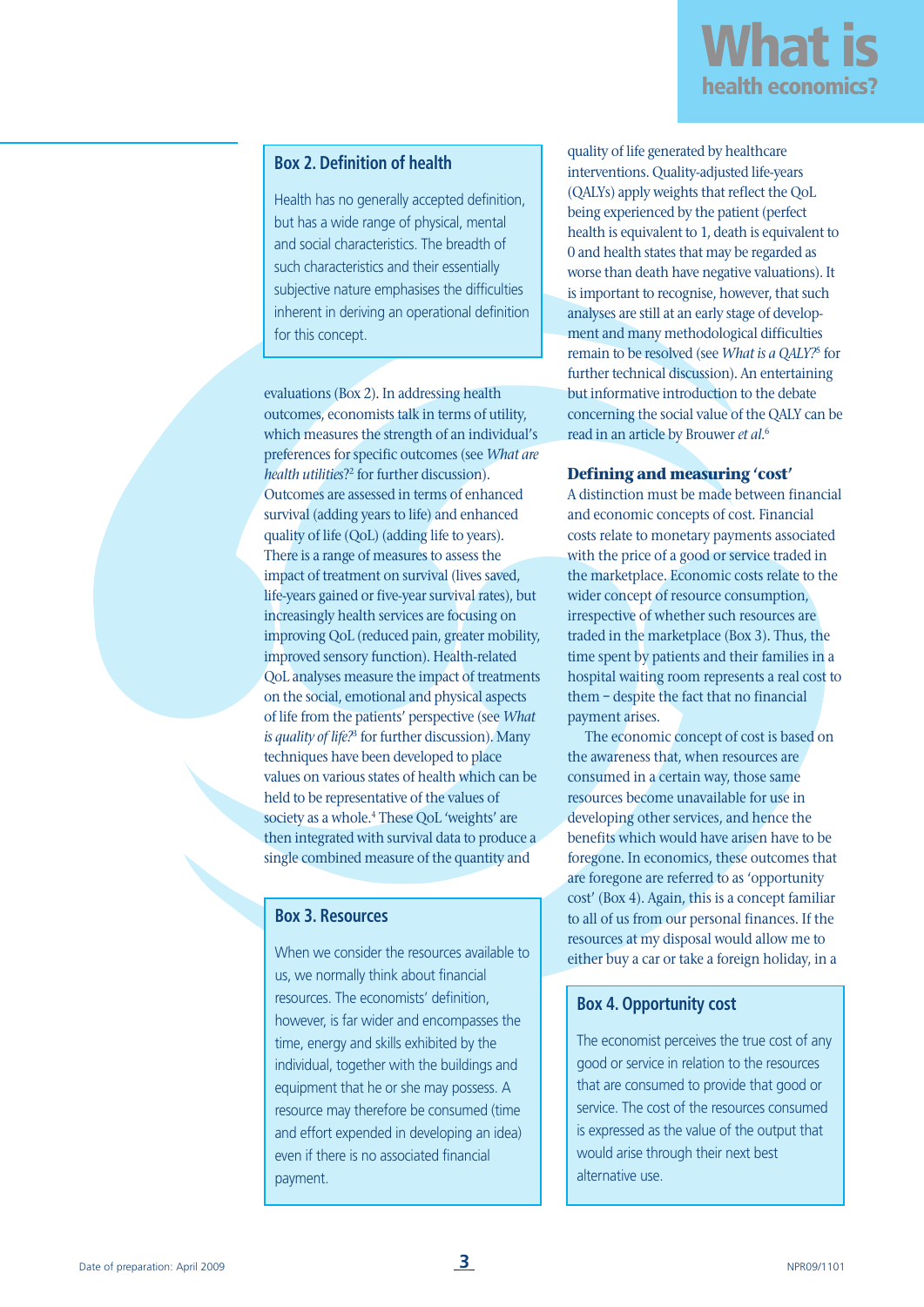

very real sense, the true opportunity cost of buying the car is the foregone benefits of taking the holiday.

In this manner, although the foregone benefits are difficult to measure in practice, opportunity cost represents a very useful mode of thought in health economics, as it emphasises the explicit trade-offs that underlie resource use in the health services.

## **Techniques of economic evaluation**

Economic evaluation provides a systematic and objective framework for drawing up a balance sheet of costs and benefits which can assist decision-makers to make more informed choices. All economic evaluations have a common structure which involves explicit measurement of inputs ('costs') and outcomes ('benefits'). The four main methods of economic evaluation vary in terms of their evaluation of health outcomes. Each method is described briefly in Table 1. The appropriate analytical tool to choose in any given circumstance depends upon three main issues. First, what is the context in which the analysis is being undertaken? Second, what is the focus of the economic evaluation being undertaken. Third, what is the nature of the comparative outcome arising from the

competing therapeutic options? Knowledge of these three issues will provide a guide to the appropriate economic tool to be employed for any particular analysis.

## **Cost-minimisation analysis**

Cost-minimisation analysis is restricted to situations in which the health benefits of healthcare treatments have been proven to be identical. An example would be a decision to prescribe a generic drug instead of a brandname drug, achieving the same outcome at less cost. Frequently, therefore, this technique is perceived as being the easiest to apply, but such a perception is misleading. Costminimisation analysis does not ignore health outcomes, but actually requires proof that outcomes are clinically equivalent to legitimise the use of this technique. This opens up a new and complex array of issues that need to be addressed prior to utilising this technique. What do we mean by 'clinical equivalence' and what evidence is required to support such equivalence (non-inferiority trials, equivalence trials or real-world audit data). Such theoretical considerations need to be addressed if cost-minimisation analysis is to be appropriately employed as a valid technique of economic evaluation. What is

| <b>Method</b>               | <b>Outcome measure</b>                                                                                                                                                              | <b>Application/interpretation</b>                                                                                                                                                                                                                         |
|-----------------------------|-------------------------------------------------------------------------------------------------------------------------------------------------------------------------------------|-----------------------------------------------------------------------------------------------------------------------------------------------------------------------------------------------------------------------------------------------------------|
| Cost-minimisation analysis  | Evidence is available that outcomes for<br>competing therapies are equivalent                                                                                                       | Given the evidence of output equivalence<br>(and only when such evidence is available),<br>the cheapest therapy is preferred                                                                                                                              |
| Cost-effectiveness analysis | Health benefits are measured in natural<br>units, reflecting a dominant common<br>therapeutic goal for competing therapies                                                          | How much more does it cost (incremental<br>cost) to achieve an additional unit<br>(incremental effectiveness) of the common<br>therapeutic good (incremental cost-<br>effectiveness ratio)?                                                               |
| Cost-utility analysis       | In the absence of a common therapeutic<br>goal, outcome is measured through the<br>effect of any intervention on mortality<br>(quantity of life) and morbidity (quality<br>of life) | The quality-adjusted life-year measures the<br>number of additional life years weighted<br>by the quality of life (value) of the<br>health state experienced in each year                                                                                 |
| Cost-benefit analysis       | Both costs and benefits are measured in<br>the same unit $-$ money $-$ with the financial<br>value of the costs being compared with the<br>financial value of the benefits          | An intervention should be undertaken if<br>the (financial) value of the benefits<br>exceeds the (financial) value of the costs.<br>If only one intervention can be funded,<br>choose the activity with the highest excess<br>financial benefit over costs |

## **Table 1. Structures of economic evaluation**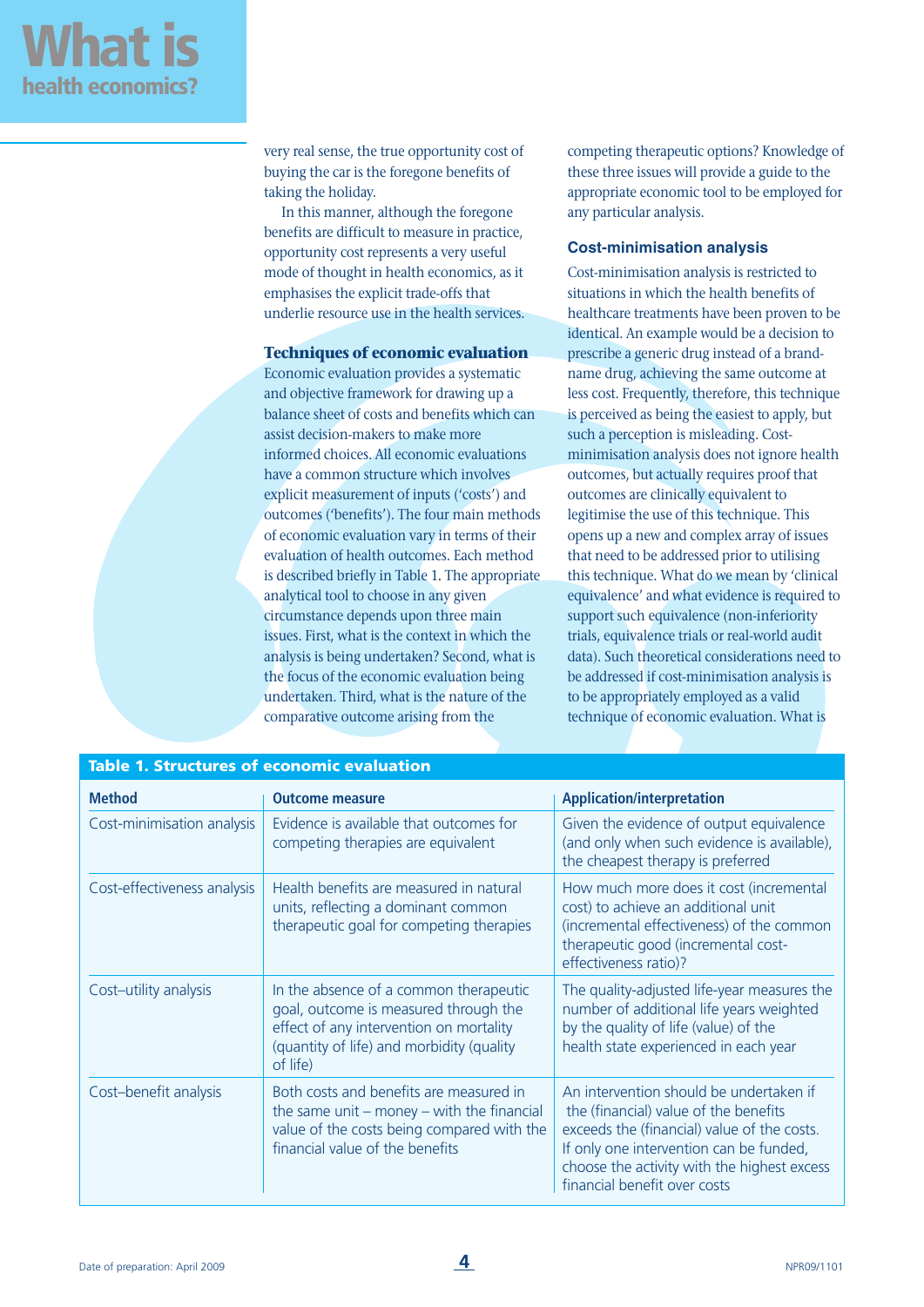

clear, however, is that it is highly inappropriate to simply assume clinical equivalence between competing therapies as a justification for the use of cost-minimisation analysis. For further discussion, see *What is cost-minimisation analysis?*<sup>7</sup>

## **Cost-effectiveness analysis**

The term 'cost-effectiveness analysis' properly refers to an evaluation where the outcomes are one-dimensional. Cost-effectiveness analysis is therefore used in health economics to compare the financial costs of therapies whose outcomes can be measured purely in terms of health effect (for example, years of life saved, ulcers healed). For instance, if we wanted to compare the use of a proton pump inhibitor to relieve severe reflux oesophagitis with the use of H<sub>2</sub> blockers to achieve the same end, we could calculate the costs per patient relieved of symptoms for each therapy. Cost-effectiveness analysis is the most commonly applied form of economic analysis in the heath economics literature, and is frequently used in drug therapy. However, it does not allow comparisons to be made between courses of action that have completely different therapeutic outcomes (see *What is cost-effectiveness?*<sup>1</sup> for further discussion).

## **Cost–utility analysis**

Cost–utility analysis is similar to costeffectiveness analysis in that there is a defined outcome, and the cost to achieve that outcome is measured in money. However, in cost–utility analysis the outcome is measured in terms of survival and QoL (for example, using QALYs) (Box 5). Since the endpoint may not be directly dependent on the disease state, cost–utility analysis can, in theory, compare courses of action in different areas of medicine. In practice, this is not so easy, since QALYs remain subject to much philosophical and technical criticism (see *What is cost–utility analysis?*<sup>8</sup> for a more detailed discussion).

## **Cost–benefit analysis**

In cost–benefit analysis the benefit is measured as the associated economic benefit of an intervention, and hence both costs and benefits are expressed in money. Cost–benefit analysis may ignore many intangible but very

## **Box 5. Quality-adjusted life-years**

The concept of the quality-adjusted life-year (QALY) is based on the belief that the aim of any health service intervention can be dichotomised between improving survival (increasing the quantity of life) and improving the ability to enjoy life (enhancing quality of life). By applying 'quality weights' to each additional year of life experienced after treatment, the QALY attempts to incorporate both of these elements into a single measure (see *What is a QALY?*).5

important benefits that are difficult to measure in monetary terms (for example, relief of anxiety). It could also be seen to discriminate against those for whom a return to productive employment is unlikely (for example, the elderly or the unemployed). However, the virtue of this analysis is that it enables comparisons to be made between schemes in very different areas of healthcare, and even with schemes outside the field of medicine. For example, using cost–benefit analysis, the costs and benefits of expanding university education (the benefits of improved education and hence productivity) can be compared with establishing a back pain service (enhancing productivity by returning patients to work). This approach is not widely accepted for use in health economics.

## **Marginal analysis – a little bit more, a little bit less**

Marginal costs measure the additional cost increases or savings arising as a consequence of small output changes within a healthcare programme. For instance, if a new treatment enables patients to be discharged from hospital a day earlier, it would be tempting (but wrong) to apply the average cost per bedday as the associated saving of resources. This is because, unfortunately, all the fixed-cost elements (laboratories, kitchens and building maintenance) will be largely unaffected, with the only altered costs being those associated with the physical occupation of the bed (patients' meals and other 'hotel' costs). These are the marginal costs, where resource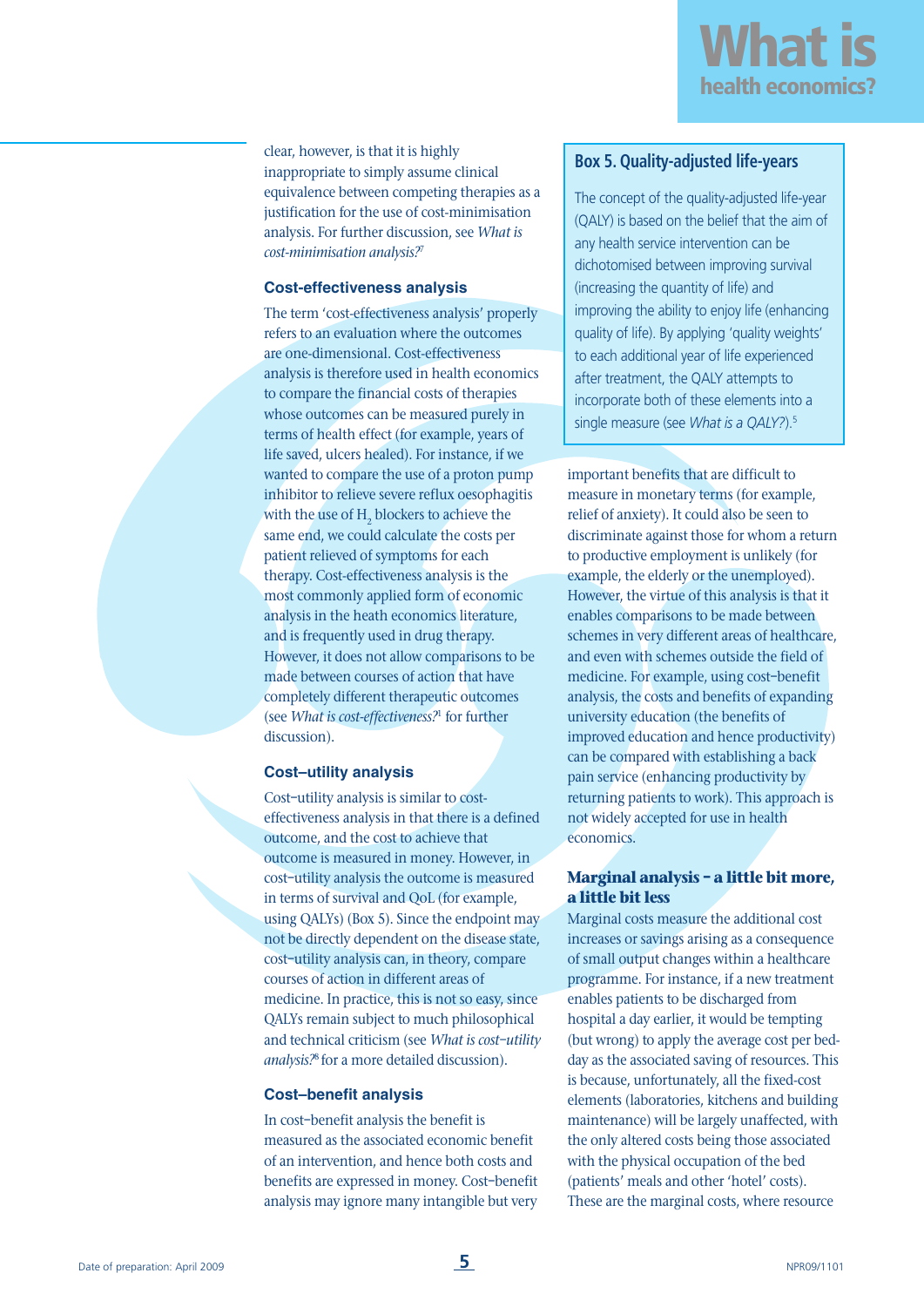use is directly related to a change in the scale of service provision – the additional resource required to treat one additional patient, or conversely, the level of resource directly saved by treating one fewer patient.

## **The importance of perspective**

A key point to consider in planning an economic evaluation is the point of view from which the study should be conducted: from that of the health service, in which case only direct costs are considered; or from a societal viewpoint, in which case indirect costs (for example, productivity losses arising from ill health) should also be included. In general, the societal perspective is preferred, as it reduces the likelihood that important costs will be excluded from the analysis simply because they fall outside the focus of the study. However, a healthcare manager faced with a limited budget has an obvious incentive to concentrate entirely on costs that have an immediate impact on his own budget.

Employing a societal perspective also incorporates the costs and benefits directly experienced by the patient. For example, the development of an insulin delivery system that reduced the total number of injections or provided greater flexibility of the timing of injections, would be likely to reduce the costs experienced by a diabetes patient, by reducing the pain and inconvenience associated with their ill health and providing them with greater control and, hence, an improved ability to plan and structure their lives. These privately-borne costs might be overlooked from a solely health service perspective, but they represent a vital component of the economic analysis: their reduction is likely to be a fundamental determinant of patient compliance, which in turn would lead to improved glycaemic control and a reduction in the health and financial burden associated with poorly controlled diabetes. For this reason, economic analyses should take the widest possible perspective in order to maximise their value as a basis for healthcare decision-making.

## **Discounting**

There is often a significant time lag between the investment of health service resources and the arrival of the associated health gain. In general, we prefer to receive benefits now and pay costs in the future. To reflect this in economic evaluation, both costs and benefits are discounted. The rate currently set by the UK Treasury to discount streams of future costs and benefits to their net present value is 3.5%.<sup>9</sup>

## **Uncertainty**

Economics operates in the realm of the behavioural sciences and, as such, is beset by uncertainty concerning the exact values of estimates of costs and benefits. To minimise such uncertainty, it is necessary to reflect accurately the balance of scientific evidence on clinical and cost-effectiveness through the application of evidence-based medicine (see *What is evidence-based medicine?*<sup>10</sup> for further discussion). Great care must be taken to utilise a balanced and impartial summary of the evidence with regard to anticipated treatment outcomes, ideally in the form of a systematic review (see *What is a systematic review?*<sup>11</sup> for further discussion). Where possible, a metaanalysis should be used to obtain a precise quantitative estimate of treatment effect (see *What is meta-analysis?*<sup>12</sup> for further discussion).

However, there will inevitably remain certain areas where clinical evidence is either limited or entirely missing, and hence it becomes necessary to make assumptions to supplement the structure of evidence obtained from clinical trials and other sources. All pharmacoeconomic analyses must therefore include a detailed sensitivity analysis to assess the robustness of the study results in relation to variations in the underlying assumptions. The economic appraisal can be said to be robust if the results are not influenced to any great extent by feasible variations in the value of any of the key underlying assumptions. If feasible variations in key assumptions lead to a different underlying conclusion, then the economic analysis is not robust. This is discussed in more detail in *What are confidence intervals and p-values?*<sup>13</sup>

## **Conclusion**

Health economics represents a valuable tool for improving the information base upon which healthcare decisions are made. It can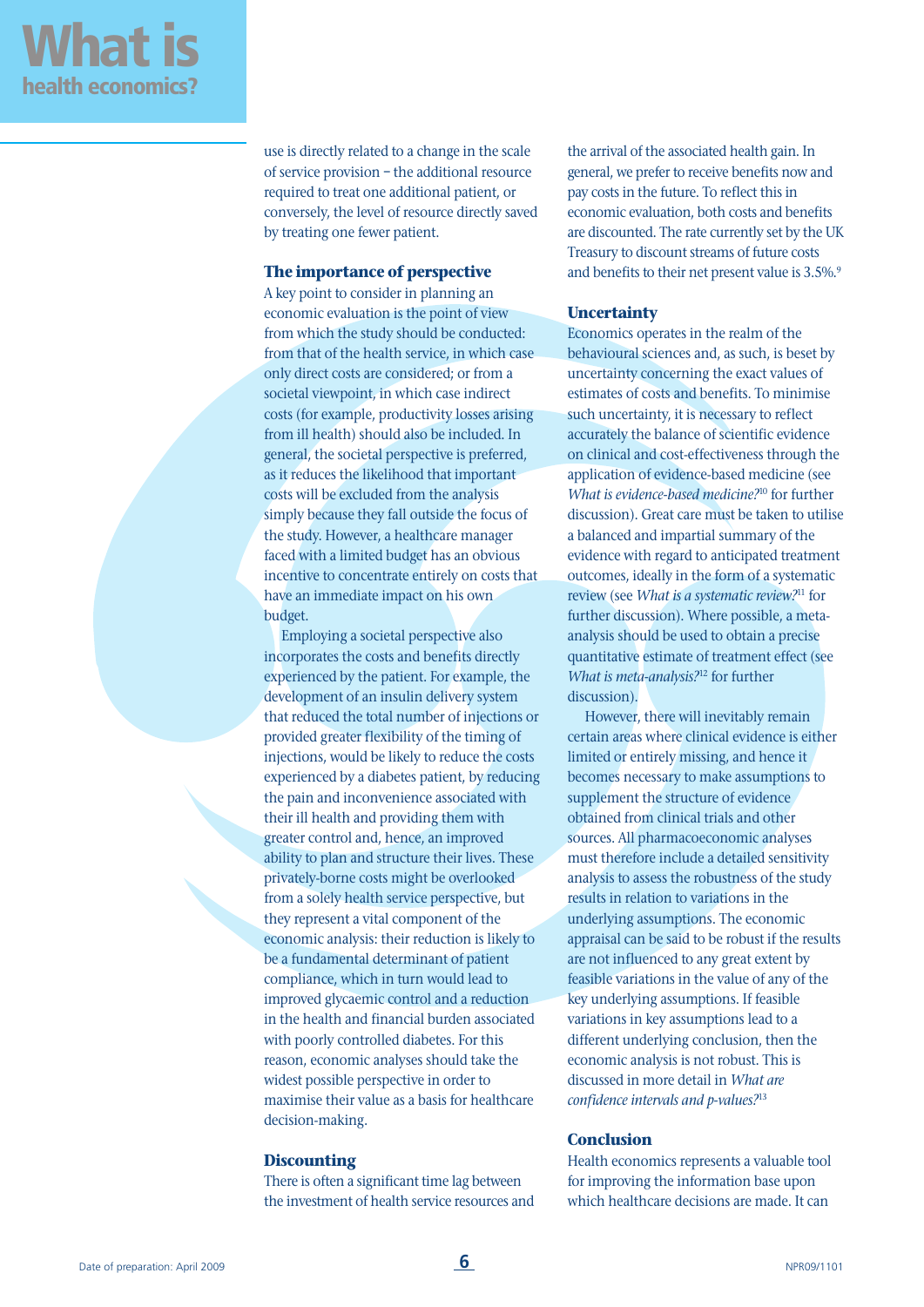

help to inform and improve decision-making, as a systematic and objective system of thought. The very process of identifying alternative options to meet prespecified objectives and balancing resources and benefits represents a valuable mode of thinking for decision-making, irrespective of whether formal economic evaluation is undertaken.

#### **References**

1. Phillips C. *What is cost-effectiveness?* London: Hayward Medical Communications, 2009. 2. Tolley K. *What are health utilities?* London: Hayward

Medical Communications, 2009.

3. Fallowfield L. *What is quality of life?* London: Hayward Medical Communications, 2009. 4. www.euroqol.org/home.html (last accessed 24 March

2009) 5. Phillips C. *What is a QALY?* London: Hayward Medical Communications, 2009.

6. Brouwer W, van Exel J, Baker R, Donaldson C. The new myth: the social value of the QALY. *Pharmacoeconomics*

2008; **26:** 1–4. 7. Haycox A. *What is cost-minimisation analysis?* London: Hayward Medical Communications, 2009. 8. McCabe C. *What is cost–utility analysis?* London:

Hayward Medical Communications, 2009. 9. HM Treasury. *The Green Book. Appraisal and Evaluation in Central Government. Treasury Guidance.* www.hmtreasury.gov.uk/d/2(4).pdf (last accessed 30 October 2008)

10. Belsey J. *What is evidence-based medicine?* London: Hayward Medical Communications, 2009. 11. Hemmingway P, Brereton N. *What is a systematic review?* London: Hayward Medical Communications, 2009.

12. Davies HTO, Crombie IK. *What is meta-analysis?* London: Hayward Medical Communications, 2009. 13. Davies HTO, Crombie IK. *What are confidence intervals and p-values?* London: Hayward Medical Communications, 2009.

### **Further reading**

1. Walley T, Haycox A, Boland A (eds).

*Pharmacoeconomics*. Edinburgh: Churchill Livingstone, 2003.

2. Eddy DM. Clinical decision-making: from theory to practice. Applying cost-effectiveness analysis. The inside story. *JAMA* 1992; **268:** 2575–2582.

3. Eddy DM. Clinical decision-making: from theory to practice. Cost-effectiveness analysis. Will it be accepted? *JAMA* 1992; **268:** 132–136.

4. Eddy DM. Clinical decision-making: from theory to practice. Cost-effectiveness analysis. Is it up to the task? *JAMA* 1992; **267:** 3342–3348.

5. Eddy DM. Clinical decision-making: from theory to practice. Cost-effectiveness analysis. A conversation with my father. *JAMA* 1992; **267:** 1669–1675.